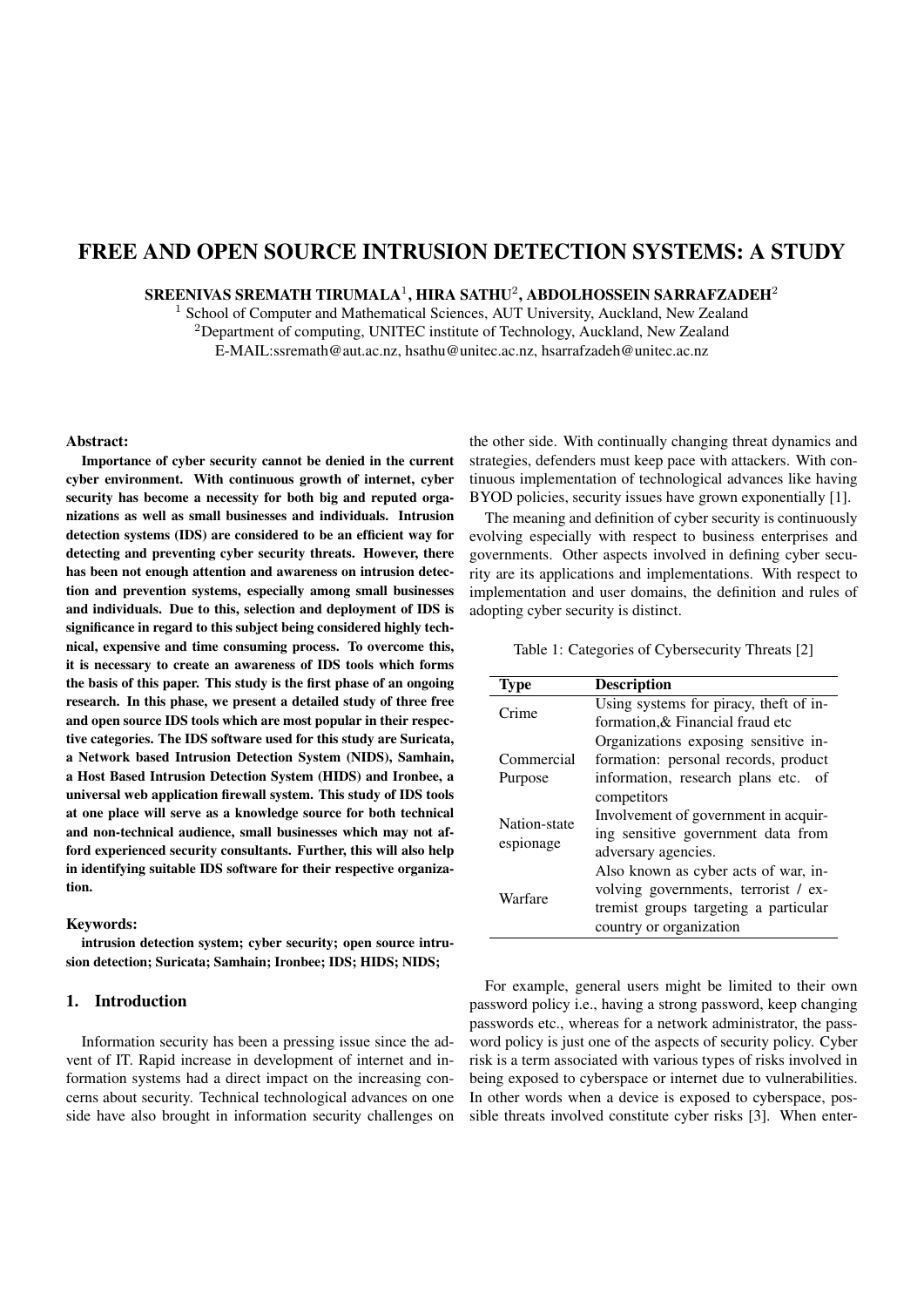prises/organizations and individuals think of protecting their IT infrastructure they are actually addressing cyber risks. Securing IT environment (which includes data and infrastructure) from cyber risks is cyber security. With globalization, cyber based transactions have become part and parcel of an organization. This cannot be performed without exposing the organizational IT environment to cyberspace [4] and its ensuing risks.

The role of cyber security is to implement a secured environment for these internet based transactions. Securing an IT environment is considered as a better approach as the good old saying prevention is better than cure. Cyber security entails a strategy with understanding cyber risks due to vulnerabilities and proposing solutions for mitigating them. Cyber security vulnerabilities are security breaches or loopholes which expose the IT environment to attackers. Vulnerabilities will enable the attackers to compromise availability, confidentiality and integrity of the information [5]. Further, CVE defines vulnerability as software mistakes that can allow hackers to breach an IT environment and if need be take it over. Cyber threats [2], are categorized in the Table 2.

Threats are to be identified in order to apply the counter measures, and cyber security is not an exception. Forbes has identified a list of cyber threats with highest risk factors and their trends.

Table 2: Top Cyber Security Threats

| Threat                             | <b>Risk Factor</b> |  |  |
|------------------------------------|--------------------|--|--|
| Social Engineering                 | Increasing         |  |  |
| <b>Advanced Persistent threats</b> | Steady             |  |  |
| Internal threats                   | Steady             |  |  |
| Bring your own Device (BYOD)       | Increasing         |  |  |
| Cloud Security                     | Increasing         |  |  |
| HTML5                              | Steady             |  |  |
| <b>Botnets</b>                     | Increasing         |  |  |
| Precious Target Malware            | Steady             |  |  |

Standards are necessary for any implementations to ensure best practices. Cyber security standards are a set of globally accepted security standards to prevent cyber-attacks, by addressing cyber risks. Though there are some common ideologies, most of the time these standards are geographic, organization and / or country specific. However, there are certain international standards for analysis and assessment of cyber security policies (also known as ISMS family of standards) that are also the information security standards proposed by ISO and the IEC [6]. These standards are considered as a reference for analyzing and assessing security software. The standards that are published by ISO/IEC form the fundamental building blocks

for preparing standards appropriate for the future technologies.

There is ongoing research on specific standards for intrusion detection and prevention systems. ISO/IEC 27039 ISO/IEC 27039 standards are for security techniques i.e., for selection, deployment and operation of Intrusion Detection and Prevention Systems (IDPS) [7] published in 2013. These forthcoming standards may change the entire scenario of intrusion detection software development and implementation. Some of the features that are expected to be incorporated in these standards are:

- *•* Signature based Identification for common attack patterns
- *•* Risks involved in configuration and deployment of IDPS
- *•* Automating actions for common attacks and Incident response cycle
- *•* Response reports with information of attacks and actions
- *•* Blocking pattern less social engineering attacks, internal hackers and False alarms
- Additional Risks involving complex software

ISMS standards follow PACD (Plan-Act-Check-Do) model for implementation.

# 2 Intrusion Detection System (IDS)

As the name implies IDS detects/prevents intrusions/unauthorized entries into an IT environment. Its functionality can be compared with that of a burglar alarm. Typically IDS inspects all inbound and outbound activities and sends appropriate alerts to administrators or operators for further action. Sometimes IDS can be referred as an IPS when it covers active automatic prevention actions. Categorization of IDS is based on both the actions they take as well as on the systems they are ported on or the systems they are expected to cover.

IDS can be an Active IDS or a Passive IDS. Using an Active IDS, suspected attacks are automatically blocked, based on pre-programmed rules. This type of IDS is also referred to as Intrusion Detection and Prevention System - IDPS. IDPS offers real-time protection. Whereas Passive IDS only monitors the activities, logs the suspected activities and reports it to the administrator for action. Another type of classification is a Network based IDS (NIDS) and a Host based IDS (HIDS). NIDS collects information for network analysis based on wiretapping concept. Information to monitor includes traffic streams, network data. Network checks by NIDS are performed at random. NIDS are portable and monitors a particular network segment at a time. HIDS are detection systems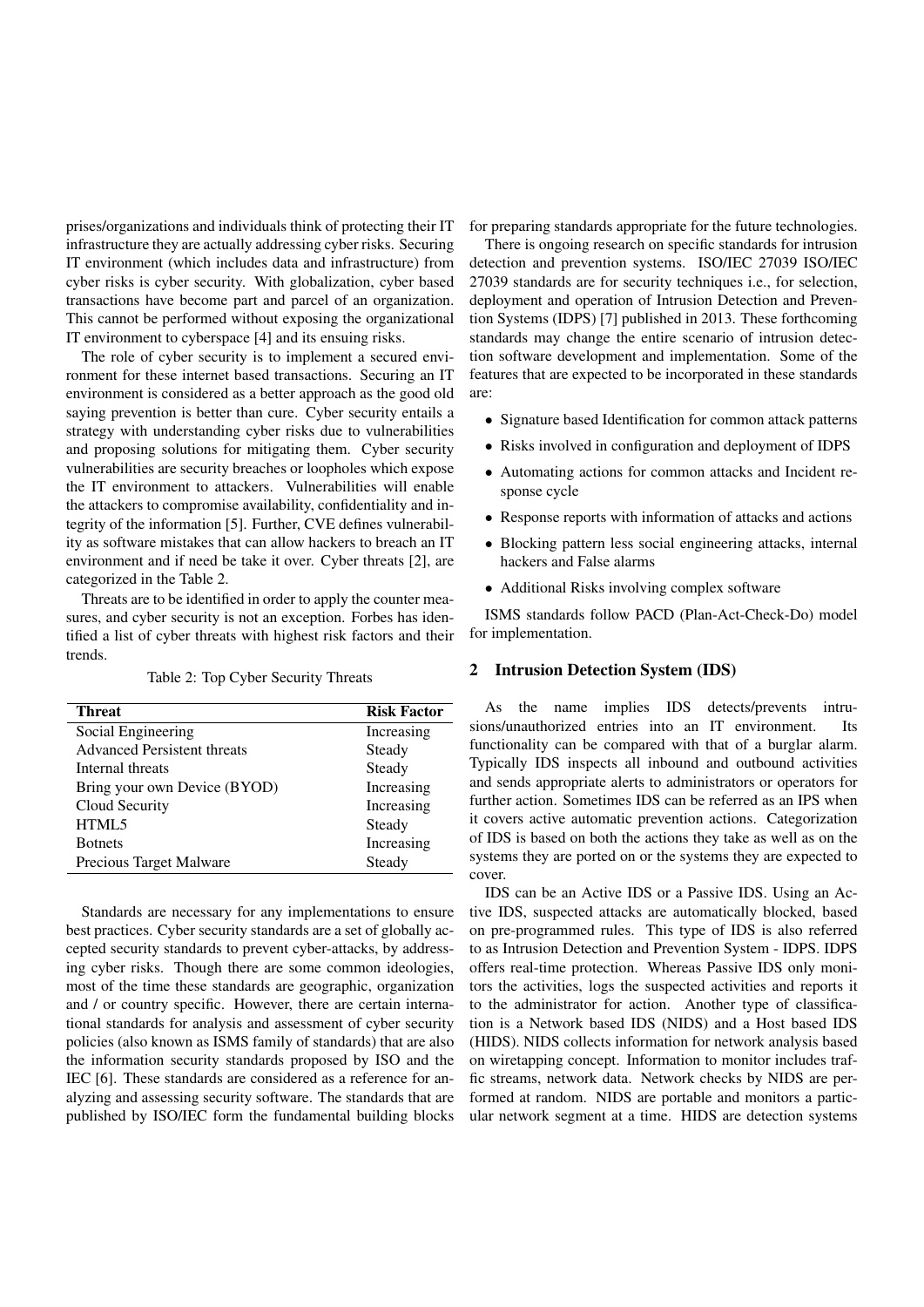pertaining to a single host. These systems monitor host activities. There can be a centralized control and activity logs for such monitoring. Most of the time HIDS monitor file systems. The source of HIDS is log files and system audit information. HIDS monitor integrity of the host as well as its communication with other computers. Sometimes a Web Application Firewall (WAF) is also considered as an IDS. WAF serves as a protection against cyber threats by monitoring HTTP traffic. WAF can be a software, server plug-in, a service or a daemon working in the background. WAF is required to protect the applications against threats which are considered as standard OWASP Top Ten Threats.

#### 3 Assessment of standards for existing tools

3.1 Host based Intrusion Detection System - Samhain

| <b>Tool</b>                     | Free SourceHIDS mod- | custom<br>ules | <b>FIS</b><br>Only | Mac<br>sup-<br>port | <b>Analysis</b><br>on<br><b>Host</b> |
|---------------------------------|----------------------|----------------|--------------------|---------------------|--------------------------------------|
| Samhain $\checkmark$            |                      |                |                    |                     |                                      |
| Tripwire                        | $\checkmark$         |                |                    |                     |                                      |
| OSSEC $\checkmark$ $\checkmark$ |                      |                |                    |                     |                                      |
| Open<br>DLP                     |                      |                |                    |                     |                                      |
| AFlick $\checkmark$             |                      |                |                    |                     |                                      |
| <b>AIDE</b>                     |                      |                |                    |                     |                                      |

Table 3: HIDS Tools

There are many HIDS available in the market with their own advantages and drawbacks. Some of the important features of various HIDS is presented as Table 3. Samhain is been chosen for the study because of its features and easy implementation. The nearest competition for Samhain is OSSEC. OSSEC performs the analysis at the server side whereas Samhain does it in client side which reduces the load on server, network traffic and enables more client CPU utilization.

Samhain is an open source host based intrusion detection system (HIDS) developed by Samhain Labs. Samhain can be deployed either centralized or on each of the computing nodes as individual implementation. Samhain HIDS provides the following functionality. Samhain has real time implementation running on over 200 servers. Some of the functions of Samhain are File Integrity Checking, File Monitoring and Analysis Root-kit Detection, Port Monitoring, Rogue SUID detection and Hidden process monitoring and analysis.

# 3.1.1 Features

Samhain supports multiple platforms like Linux, Mac OS, Solaris, AIX, and Windows with POSIX emulator. Further, the architecture of Samhain allows single host implementation as well as centralized client/ server implementation [8] as mentioned earlier. With this type of deployment the centralization of management is achieved. The Client/ Server implementation of Samhain is composed of components like Integrity Checker, Server component, client component, Yule server etc.

File/host integrity checker is a Samhain agent deployed on clients and servers. Server agent acts as a controlling agent whereas client agent acts as slave and is committed to the server. The client software works as daemon and is always at the service of the server. Yule Server is responsible for collecting reports, logs from the clients. The clients receive setups and updates through Yule. Yule maintains the statistics of various Clients and their attributes like Client-status etc.

Samhain has a database for maintaining the logs and reports. Relational databases like Oracle, MySQL and PostgreSQL are also supported. However, this is not mandatory. Beltane is the web based user interface for Samhain [9]. This is a separate package developed using PHP. Beltane is used to view reports, update client databases on server etc. Beltane-II is the latest commercial version. Deployment system is optional software that can be used to perform Samhain client deployments with ease.

Host integrity in Samhain is monitored using various modules. Every module is extensible which make Samhain a perfect choice. Samhain provides Windows Registry Check for windows based systems and Kernel Integrity check for Linux based systems. Further Samhain has separate modules for Open port monitoring, Log file monitoring and Analysis, SUID/SGID file check, Hidden Process check , Login/Logoff event monitoring and checking mounted devices.

File Integrity Check is for immediate notification of changes in the file systems. This will minimize the pressure on I/O operations and force or schedule checks. SELinux attribute check, file system attribute check (ext2 in case of Linux), POSIX ACLs. For Linux based systems, Samhain integrates with Kernel audit to find information about modified files like user, date and time etc. This operation is not possible in other OSs. This also performs checksum, size, owner, permission, file operations, users etc., level of sub directories can be set as a common parameter for all or as an individual value. Exclusion of files or directories is possible while performing checks. Supports User defined level checks. File checks can be scheduled to happen automatically. The server can request checks at any time by sending instructions to the Samhain client daemon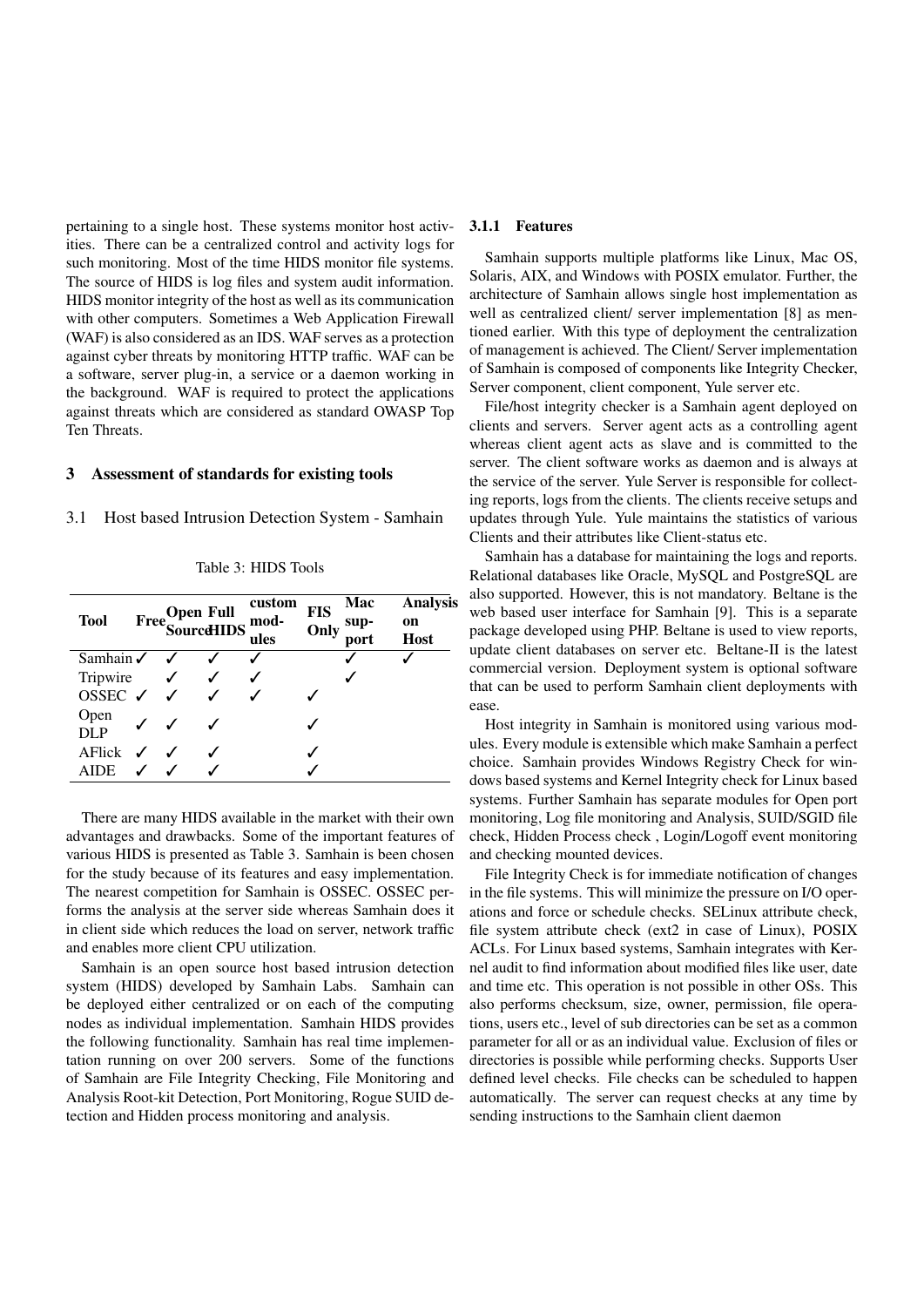Samhain has a robust Log facilities with a central - server based log and a console - host based log. The logs are sent to the server t using Encrypted TCP connections. Every log file entry is signed to prevent unauthorized changes. Samhian has signature based email reporting. The log facilities of Samhain can be extended to execute addition logging software

Integrity has been a key aspect of Samhain. Samhain can be configured to hide its identity. This facilitates Samhain to be invisible to the intrusions. Connection to the server is password protected. This password is embedded into the executable. This password can be set only once. Samhain can always perform its operations in background without being noticed (Daemon Mode). But will still monitor and work normally, ceasing all unauthorized executable/ processes. Every executable built will have a unique 64-bit security key attached to it for extra protection to differentiate messages from intrusions / threats. Every message / report written to the log is signature based. Additional secured encryption is provided for the reports written on server.

# 3.2 Network based Intrusion Detection System - Suricata

Among the available NIDS systems, Suricata , Snort and Bro are commonly considered NIDS. Bro NIDS is UNIX / Linux based and does not support windows servers. Suricata is proven to be effective supported by already published comparative study [10]. Suricata was developed by Open Information Security Foundation (OISF). Some of the features of Suricata are detailed below.

## 3.2.1 Scalability

Most often firewalls and IDSs/IPSs are bottlenecks in the performance of network information systems. However, Suricata is configured to run each instance of the IDS process across multiple threads across different processors taking care of load balancing and performance. Thereby speeds in 10s of gigabits per second are realized which makes Suricata a highly scalable system.

#### 3.2.2 Protocol Identification and support

It is common practice to filter traffic on port level basis. However, attackers bypass such filtering easily. After recognizing the common protocols running on the network, rules are written for the protocol and not for the expected port. This gives Suricata an exceptional capability of malware analysis and control. In addition, keywords can be matched within the protocol fields ranging from simple HTTP headers to a SSL certificate identifier. This IDS supports packet decoding for Layer 2 and Layer 3 and 4 protocols like, PPP, PPPoE, IPv4, IPv6, TCP, UDP, SCTP, ICMPv4, ICMPv6, GRE, SLL, VLAN, QINQ. Application layer decoding of: HTTP, SSL, TLS, SMB, SMB2, DCERPC, SMTP, FTP, SSH, and DNS is also supported.

# 3.2.3 File Identification, MD5 Checksums, and File Extraction

Multiple file types can be identified by Suricata that are transmitted over the network. Hence files can be both found and tagged for extraction using MD5 hashes. These hashes are calculated on the fly during extraction and writing of the files to disk. Further this IDS system can take the decision to keep these files or have them kept out of the system.

#### 3.2.4 Performance

This IDS supports full multi-threading capability that speeds up network traffic analysis, providing much higher performance than established IDS like Snort system. Performance Statistics support use of a 64 bit machine to enable loading of multiple rule sets. It is observed from previous studies that Suricata gives least packet loss. Higher performance has also been confirmed where higher speed networks on free BSD was used [11].

#### 3.2.5 Detection engine

Suricata rule set enables detection for capture, decode, classification of packets and even portions of packets. The detection covers both benign and malicious packets. The algorithms are based on multiple pattern matching that can be selected with a large range of configuration options. The rules can be reloaded with additional new rules on the fly, without having to restart Suricata. Studies have revealed that the detection results show least packet loss [11] and less false positives and less false negatives as compared to other NIDS. Alert generation as compared to snort was also 30% more for the dame rule set and same network traffic [10].

#### 3.3 Ironbee Web Application Framework for Firewalls

Ironbee [12] is an open source Web Application Framework which can act as a skeleton for web application rewalls. The specialty of Ironbee is its exibility. When we have an existing Web Application Firewall that comes with the vendor specified set of features the users are bound to use the existing logic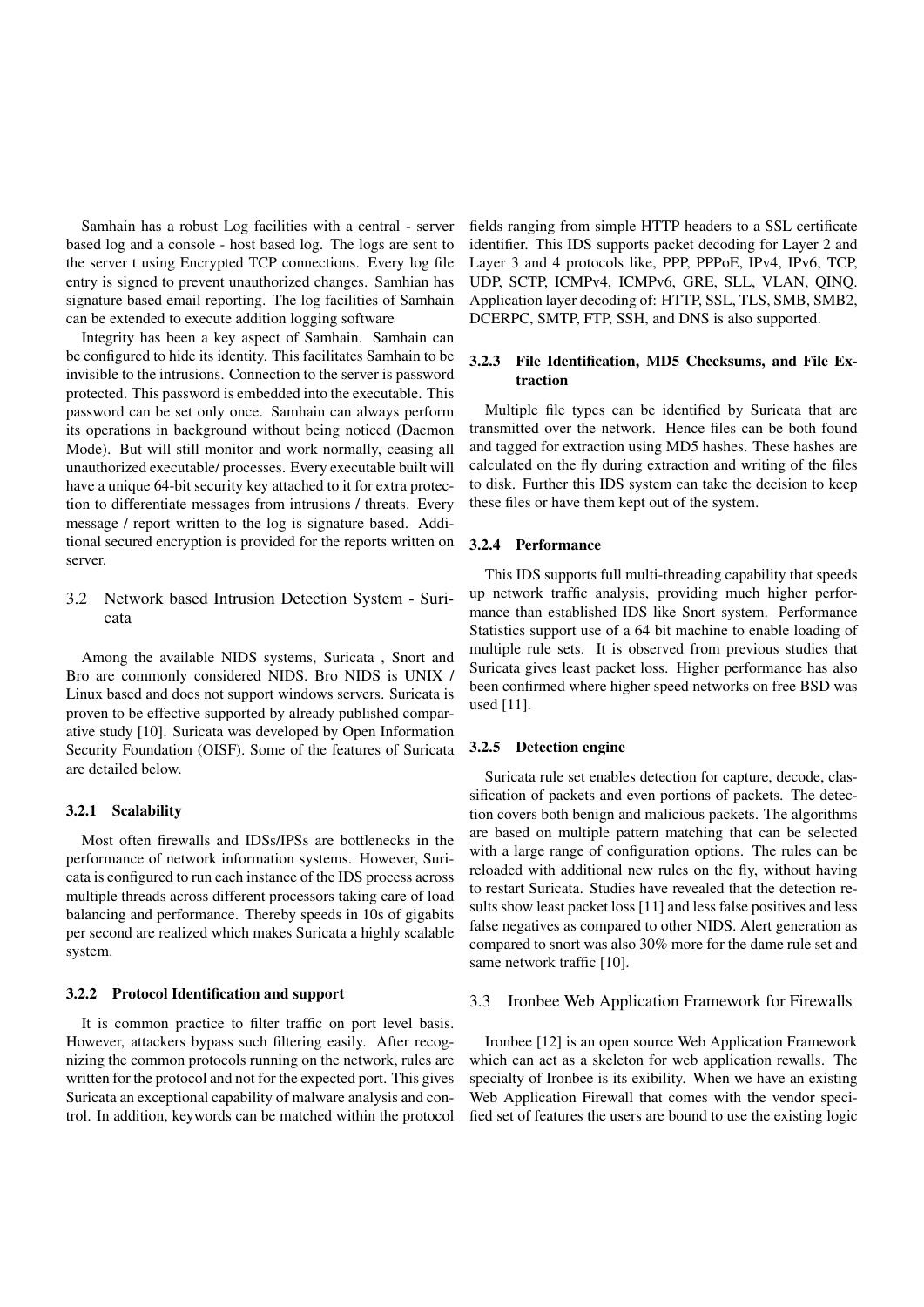and framework for configuring the defence parameters in the firewall. Thereby, the defence system works according to the fundamental principles of the rewall. However, Ironbee, provides a high degree of exibility to build the rewall according to the defence needs of the organization. Ironbee by itself can be implemented as a basic rewall without any modications or additions or it may be customized. When compared to other Web application rewalls available in the market. Qualys the development organization termed Ironbee as a Universal Web Application Security Sensor for detecting Intrusions. Ironbee project was started in 2010 and became quite renowned in a short period of time. The fundamental principle of building Ironbee is contrastingly different to its contemporaries. Ironbee is developed on the concept of building a Universal Web Application Intrusion detection system. Ironbee [12] core engine has minimum functionality, just minimal processing of HTTP life cycle. The core module has an event subsystem and API interface which can be accessed by other modules. Data acquisition is done by an API plug-in deployed on the server which loads Ironbee engine and transfers the data. This makes Ironbee very exible as it possesses the ability of being embedded in any security framework. It is also capable of passing HTTP data to the core engine. Ironbee works with almost all web servers and command line utilities. Ironbee implementation is based on modules which work in tandem with the core engine. These additional modules can be written in C, C++, Lua and can be extended to other programming languages.

Basic Ironbee implementation has the four core modules [12]. Configuration Library, Extension Modules, Ironbee Library and Server Components. Configuration Librart must be loaded with native server conguration and Ironbees own conguration. Extension Modules acts as additional modules to the fundamental core engine with loaded object libraries. Primary component consisting of core inspection engine are stored in Ironbee Library. Server Components are plug-ins or command line tools that drive the core Ironbee inspection engine.

#### 3.3.1 Ironbee Rule management

Rules are congured by conguration le implanted by Ironbee rule engine. There are three types of rule matching approaches. Basic Matching will iterate through each data input and look for matches with specic operators. These rules are limited to be executed only once in a cycle. In Stream Matching there will be data buffering, with which the stream of data is analyzed, in small pieces rather than analyzing a continuously large data stream. This methodology ensures that there is no requirement of a large buffer. This will further allow inspection of limited elds required, rather than all the elds. External Rules are written and implemented to build customized comparison. These rules that are dened and congured externally can be more expressive and exible. While inspecting and analyzing, Ironbee generates some events with eventId, event type, observation, data, elds, messages, severity etc. This information is helpful for analysis and status reporting. Request and Response Headers handling. Usually, Request and Response headers are small in size and are buffered for inspection. On the other hand the Request and Response data bodies will be very large and is in turn the main target of attackers. This particular problem is addressed by Ironbee using four procedures, Inspection, Processing, Buffering and Logging.

In Inspection, Response and Request bodies are inspected closely. With Processing, multiple types of analysis is carried out on how Request / Response body is processed?. This is followed by Buffering in which entire Request/Response block will be buffered for processing for efcient detection. Though it is possible to inspect as we go, this may cause actions that may be dubious in nature. The entire life cycle of inspection is recorded by Logging procedure.

Ironbees built-in processing engine has a default processing logic for Request / Response data body processing. There are many advantages by proposing Ironbee with a universal standard. Custom format for processing can be added to enhance its processing capability. Ironbee inspects data which is in two forms - elds or streams. The HTTP data can be of elds or collection of elds. These elds can be custom congured.

#### 3.3.2 Application Features

Generally Software selection is based on performance, rating, productivity and price. Due to this, organizations tending to implement different products with variable congurations and settings. There will however, be some collaborative similarities, with different congurations and responses. Hence, developing a standard framework across different software products will be quite procient and benecial in selecting the right product.

Ironbee is designed in such a way that its compatibility will enable its reuse of the code / rules at different places. When an application is deployed on various platforms a standard rule can be made applicable irrespective of platforms. Ironbee has multiple deployment modes to preserve its universal deployment capabilities which are Passive Mode, Embedded Mode, Reverse Proxy, Command line processing. The portable version of Ironbee requires a tiny interface layer which is used to acquire data for processing. This will allow Ironbee deployment in an independent environment. Environment dependent user interface will give comfort for different users working in